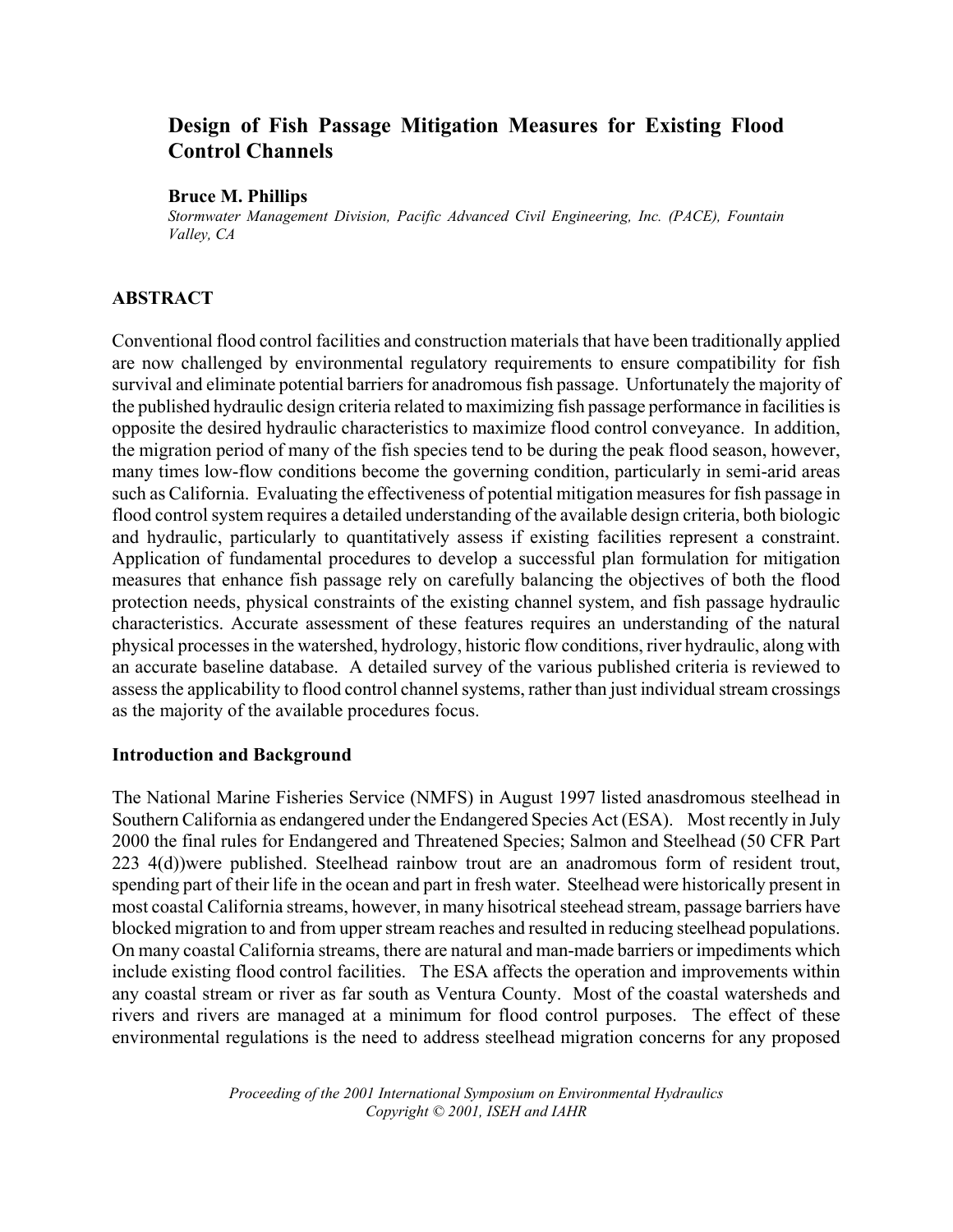modifications to the stream course or channels for flood control purposes. Providing free and unimpeded fish passage for critical habitat areas is one of the objectives of these requirements and many existing river structures may act as barriers to fish passage, including channel improvements, roadway crossing, and culverts. Potential modifications or improvements to existing flood control facilities will require compliance with the ESA to address migratory fish passage in these facilities and integrating mitigation measures or speciality features during the initial planning stages. Commonly accepted enhancement measures and recent technology for migratory fish passage are available which can assist in mitigating potential impacts to riverine fish habitat.

## **Assessment of Fish Passage in Existing Facilities**

Understanding fish behavior applicable to engineering criteria are essential to evaluating successful fish passage of watershed systems. Coupling engineering and biological information when developing a fish passage facility is a reasonable approach to this discipline. Success of fish passage facilities depends on understanding the target fish's migratory and swimming behavior as well as hydraulic and habitat preferences. The evaluation or design of fish passage facilities with the application of hydraulic design criteria is primarily based upon the maximum allowable velocity for the particular fish species to negotiate the fish passage. The bulk of the published criteria that has been developed focuses principally on the assessment and design of water crossing structures for roadways, such as culverts or bridges, to ensure free and unimpeded fish passage of adult and juvenile fish.

Hydraulic design criteria can be applied to specific fish passage requirements and verify the acceptability of potential hydraulic performance for fish passage. The intent of incorporating this criteria is to ensure that the swimming ability, timing of the target species, and size of the fish are accommodated in the anticipated hydraulic conditions. Steelhead may potentially have difficulty in migrating upstream during periods of winter and spring when streamflows are low without incorporating a low-flow passage channel within the main channel section to facilitate passage for anadromous fish. Specific parameters related to biological criteria which should be considered for fish passage evaluation include: (1) size of fish require for passage (lifestages), (2) time of year which fish passage is required (spawning migrations), and (3) high and low design passage flows

## **General Fish Passage Criteria**

A detailed survey was performed of the available criteria from representative agencies in the Pacific Northwest and Canada where the majority of the research has been conducted regarding the fisheries resources in these areas. The bulk of the published criteria developed focuses principally on the assessment and design of water crossing structures, such as culverts, to ensure free and unimpeded passage. The intent of incorporating hydraulic criteria is to ensure that the swimming ability, timing of the target species, and size of the fish are accommodated in the anticipated hydraulic conditions. It is generally widely accepted that fish passage cannot be provided at all peak stream flows, but need to be available during the majority of the migration period. The criteria utilized by the Washington Department of Fish and Wildlife was adopted which specified that the hydraulic design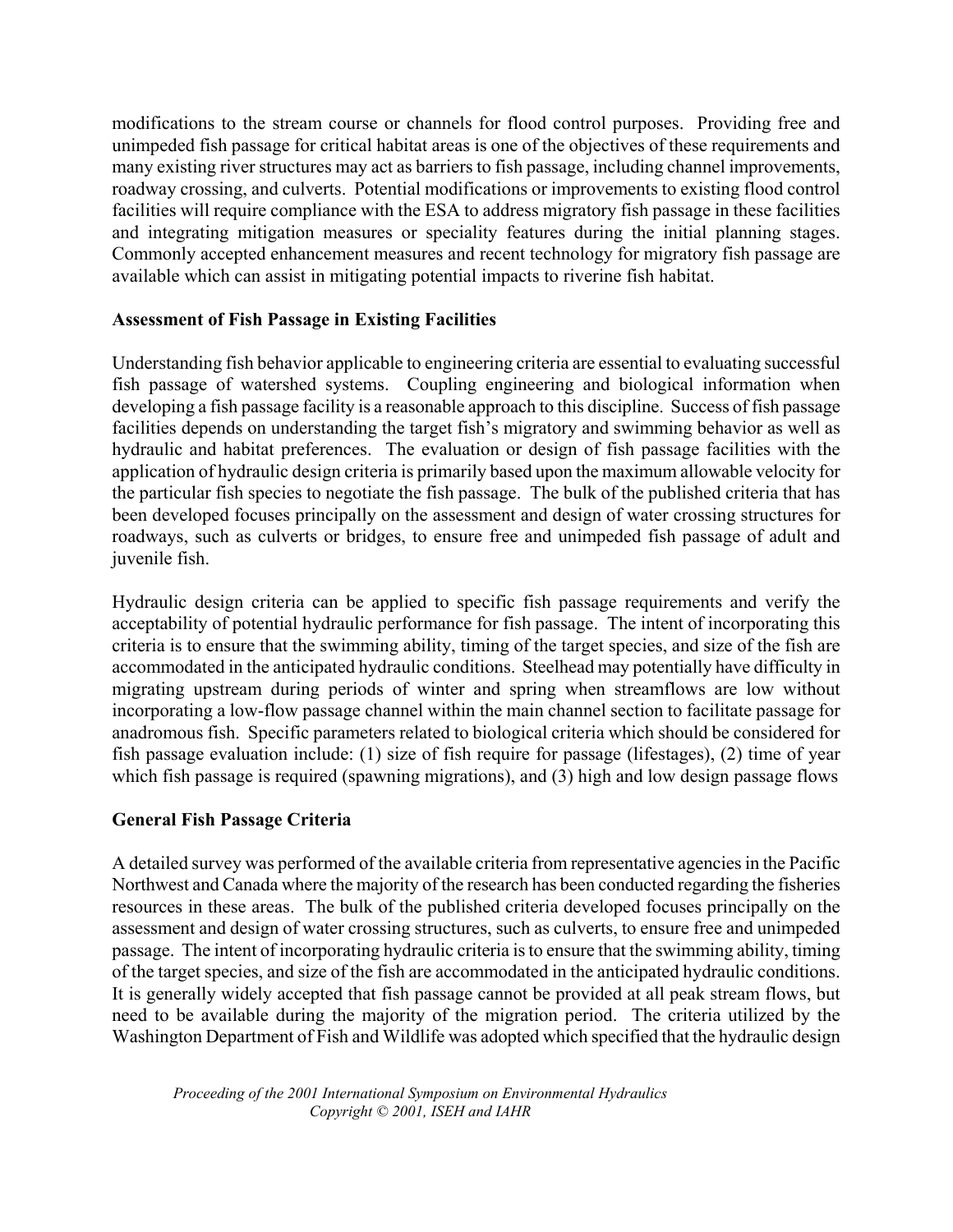criteria for fish passage must be satisfied 90% of the time during the migration season or the 10% exceedance flow is the fish high passage flow. Similar published criteria related to the allowable velocity and depth of flow for Steelhead was also adapted from the Washington Department of Fish and Wildlife (WAC 220-110-070) for culvert installations and applied to channel facilities for this project. These requirements indicate that the recommended fish passage maximum allowable velocity for culverts range from 3.0 to 6.0 fps for length ranging from 200 feet to 60 feet, respectively, and the corresponding minimum flow depth was 1.0 foot. Most of the published requirements associated with low-flow discharge focus on the 95% exceedance flow during fish migration period, however, for semi-arid areas such as Southern California this value is generally too small to be considered a reliable guide. Review of the different surveyed agency's criteria indicated that the general recommendations were consistent regarding fish swimming capabilities and there was minimal variation of the numerical criteria.

Three flow levels are considered when evaluating the effectiveness of a structure for fish passage. The first is the 100-year flowrate  $(Q_{100})$ , although this is not a fish passage design flow, it has a significant bearing on fish passage in that it establishes the largest flood flow that must be reasonably passed by the structure. The second is the highest design flow at which fish passage criteria must be met. It is often referred to as the high passage flow  $(Q_{hp})$ . The third is the low-flow and is referred to as the low passage flow  $(Q<sub>ln</sub>)$ . It is widely accepted in the design of fish passage facilities that passage cannot be practically provided at all peak streamflows, but needs to be available in the range between  $Q_{hp}$  to  $Q_{lp}$  so that unacceptable delays or prevention of migration do not occur. Most fish typically migrate to spawning grounds on the rising limb of the hydrograph, and commonly reach spawning grounds before or during the period when water levels return to channel maintenance stage.

| Table No.1 - Comparison of Representative Agency Hydraulic Design Criteria<br>for Fish Passage |                        |                                               |                                         |  |  |
|------------------------------------------------------------------------------------------------|------------------------|-----------------------------------------------|-----------------------------------------|--|--|
| Item Description                                                                               | Washington             | Oregon                                        | British Columbia                        |  |  |
| <b>Culvert Length</b>                                                                          | Maximum Water Velocity |                                               |                                         |  |  |
| $10-60$ ft                                                                                     | $6.0$ fps              | $6.0$ fps                                     | $1.8 \text{ m/s}$                       |  |  |
| $60-100$ ft                                                                                    | $5.0$ fps              | $5.0$ fps                                     | $1.5 \text{ m/s}$                       |  |  |
| $100 - 200$ ft                                                                                 | $4.0$ fps              | $4.0$ fps                                     | $1.2 \text{ m/s}$                       |  |  |
| greater than 200 ft                                                                            | $3.0$ fps              | $2.0 - 3.0$ fps                               |                                         |  |  |
| <b>Minimum Flow</b><br><b>Depth at Low-Flow</b>                                                | $1.0$ ft               | 1.0 foot for adults<br>8-inches for juveniles | 200 mm for juvenile<br>300 mm for adult |  |  |
| <b>Maximum Vertical</b><br>Drop                                                                | $1.0$ ft               | 1.0 ft adults<br>6- inches juvenile           | $0.3$ meter                             |  |  |
| Hydrologic - High                                                                              | 10% exceedance flow    | 10% exceedance flow                           | No statistical criteria                 |  |  |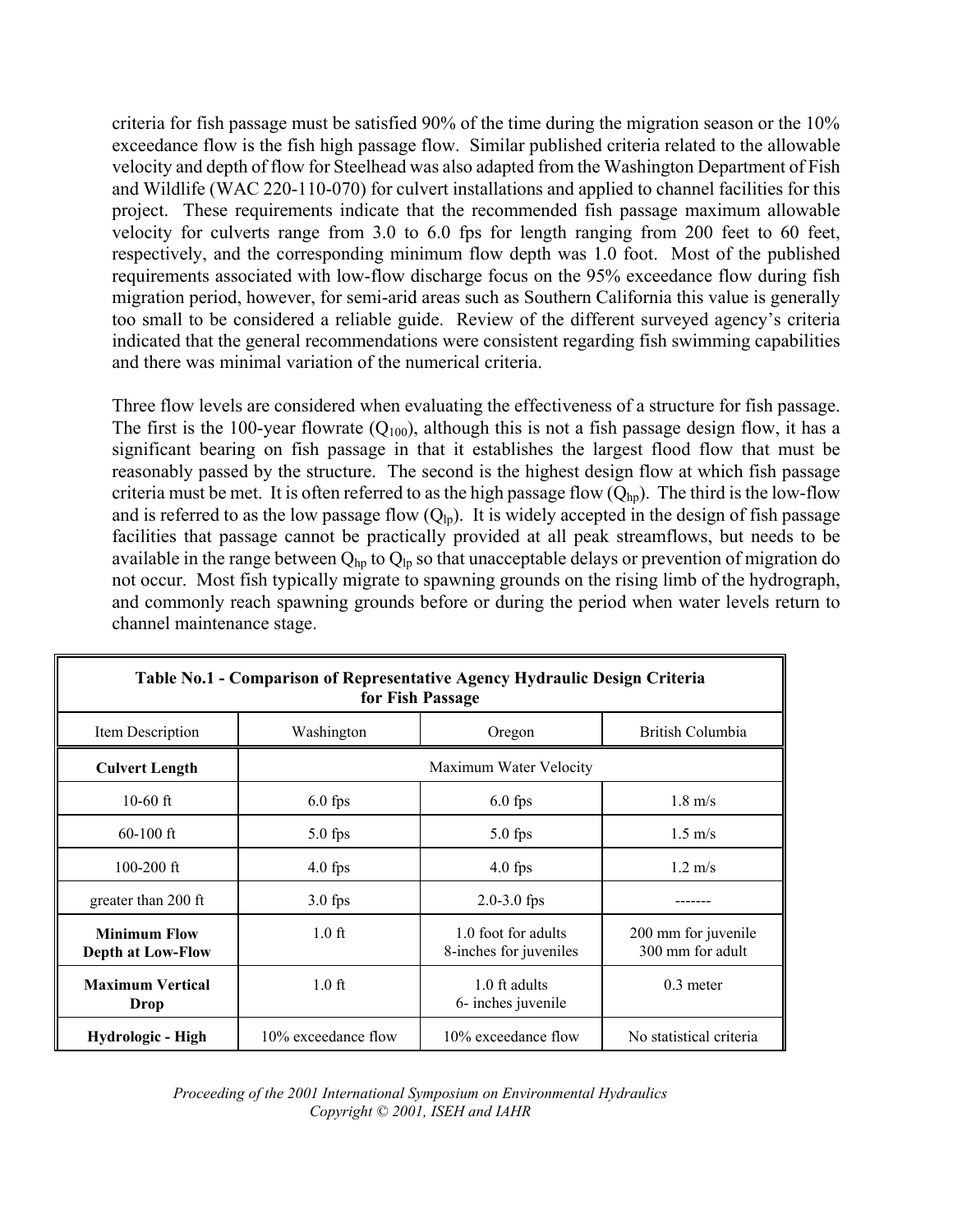| Table No.1 - Comparison of Representative Agency Hydraulic Design Criteria<br>for Fish Passage |                                                                             |                                                                             |                         |  |
|------------------------------------------------------------------------------------------------|-----------------------------------------------------------------------------|-----------------------------------------------------------------------------|-------------------------|--|
| Item Description                                                                               | Washington                                                                  | Oregon                                                                      | British Columbia        |  |
| <b>Passage Flow</b>                                                                            | during migrating season                                                     | during migrating season                                                     |                         |  |
| <b>Hydrologic - Low</b><br><b>Passage Flow</b>                                                 | 95% exceedance flow<br>during migration season<br>or 2-year, 7-day low-flow | 95% exceedance flow<br>during migration season<br>or 2-year, 7-day low-flow | No statistical criteria |  |

## **Fish Passage Features and Design Requirements**

The range of available potential fish passage features is generally limited by the conventional fish passage measures which have been successfully utilized for different applications to enhance migration. Fish passage facilities which can be considered include: (1) fish collection/bypass facility, (2) natural stream diversion facility around existing barrier, (3) standard fish ladder systems include the three most commonly used include the pool and weir, the vertical slot, and the Denil, (4) single natural low-flow channel within the channel invert, (5) separate parallel bypass channel for fish, (6) addition of fishway features into a modified low-flow channel, (7) trap and truck adults around the barrier, (8) remove concrete channel invert and replace with natural streambed, (8) "removable" permanent fishway features in modified low-flow channel, (9) parallel "natural-like" fishway, (10) armored rock channel invert with natural riffle-pool sequence, (11) low-height grade control in natural streambed, (12) cascade or stepped chute facility, (13) channel gradient reduction with grade control, and (14) introduction of baffles, weirs, and pools. Specific hydraulic design requirements have been developed which can assist in determining the particular requirements or facility requirements for a variety of applications.

There are significant design issues and constraints associated with integrating fish passage design, particularly into new or existing flood control facilities, which limit the available feasible alternatives for consideration. The constraints include both physical constraints as well as regulatory limitations. Some of the constraints include the following: (1) available right-of-way, (2) adjacent existing public and private facilities, (3) existing floodplain, (4) hydraulic controls, (5) topography, (6) watershed conditions, (7) fish passage criteria, (8) stream gradient, (9) vertical and horizontal limitations, (10) channel geometry, (11) utilities. Accurately assessing these constraints in the planning process through a detailed inventory will assist in determining the most suitable alternatives for the particular application and will ensure greater potential for successfully improving migratory fish requirements. A primary consideration for flood control facilities is to ensure the desired level of flood protection can be provided while providing fish passage, which is difficult since the hydraulic requirements tend to be opposing for these two objectives.

Fishway Design - Fishways are formal in-stream hydraulic structures that optimize fish passage conditions for maximum vertical gain over a given distance. A variety of fishways are available and the three most commonly used include the pool and weir, the vertical slot, and the Denil. Each of these structure has its own inherent limitations and advantages. In many situation based upon the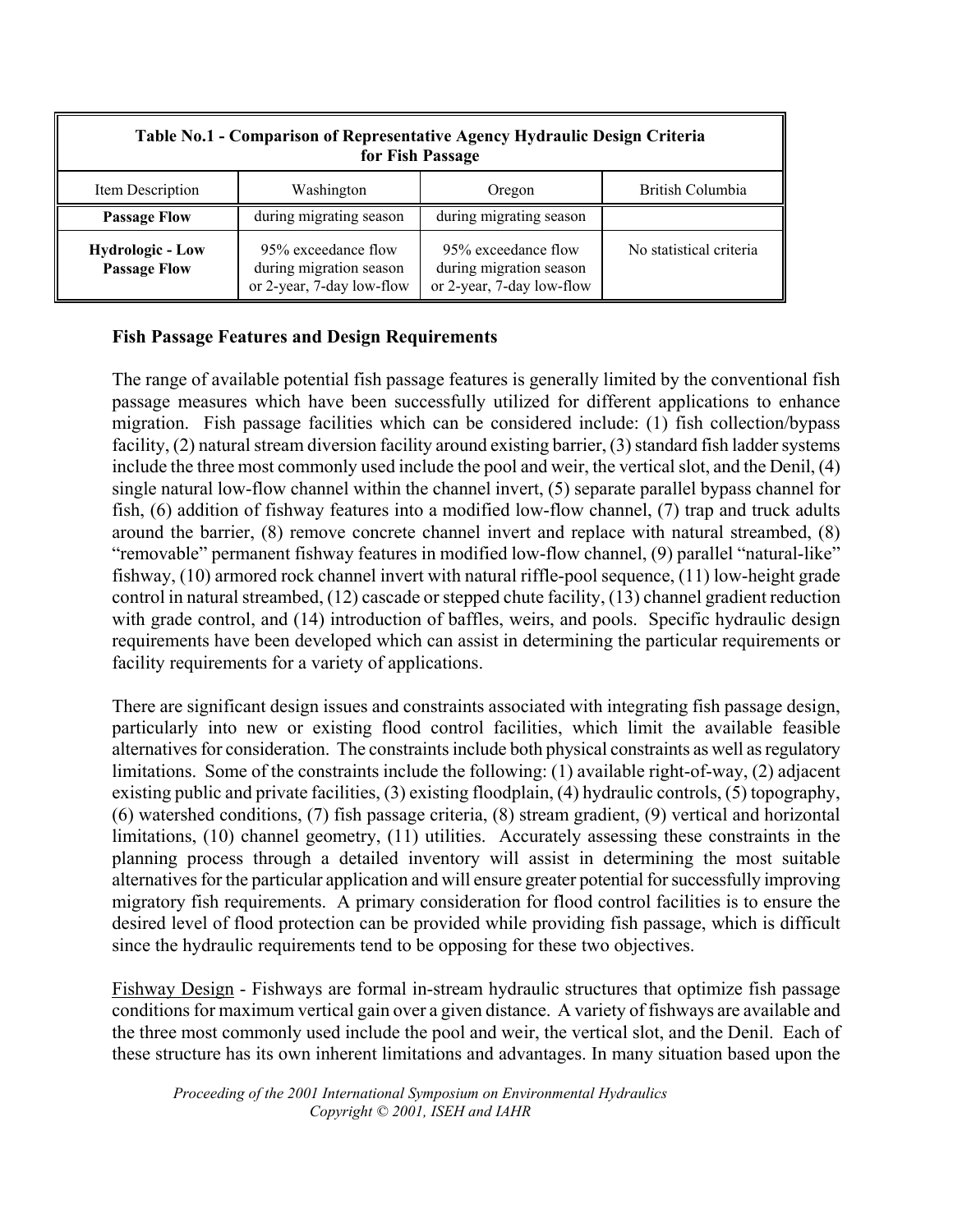project watershed conditions and hydrology dictate the selection of the **concrete vertical slot fishway** because of the stream sediment load and the wide range of flow conditions. Another advantage of the vertical slot fishway is that it is self regulating, while other fishways require pool elevations or flows that can be closely regulated, which is the primary limitation of the pool and weir fishways. The upper limit operation is the flow at which there is not sufficient volume in the pools to dissipate the energy entering the pools and there is too much turbulence to provide a successful fish passage. The vertical slot fishway structure essentially provides a series of pools, separated by baffles or a wall containing a vertical slot. Vertical slots between the baffles restrict flows to velocities negotiable by fish. The pools provide relatively low velocity zones, where migrating fish can rest as they negotiate the fishway. Water flowing down the fishway accelerates as it passes through each slot, then rapidly decelerates in the pool downstream. The principle utilized consists of turning the flow from a jet back on itself, increasing the efficiency of energy dissipation in the pools. Also the geometric pattern of eddies that are formed provide better resting areas. Velocity changes, and associated turbulence, are designed to dissipate about one foot at each slot.

Underground Bypass Fishway - The state of Washington Department of Fish and Wildlife has published criteria related to the design of culvert installations which can be applied to the design of the underground fish bypass pipe system. The fish passage design criteria for culvert installations is identified in *WAC 220-110-070 Water Crossing Structures* and in *Fish Passage Design at Road Culverts* (March 1999). The recommendations include that the invert within the pipe be filled with bed material from 30% to 50% of the culvert diameter. This amount of material will allow filling the channel to the widest part of the pipe. Size of the pipe is selected to satisfy the maximum velocity limitations for fish passage which is 3.0 fps for long culverts. The selection and gradation of the channel fill material must address the bed stability, particularly for flows which exceed the fishway design. Investigators have indicated that orifices with darkened backgrounds are not entered by the fish as readily as those with the backgrounds lighted. The light source may be by penetration through the water from either downstream or above the orifice.

Boulder/slot fishway - The objective of the vertical slot fishway is to provide a series of pools which are separated by baffles. The vertical slots between the baffles restrict flow to velocities negotiable by the fish. The pools provide relatively low velocity zones where migrating fish can rest as they negotiate the fishway. The design adaptation for this facility relies on boulders to form a series of stepped pools, with slots between the pools designed to permit fish passage. The criteria for the conventional vertical slot fishway can be used to determine pool to pool elevation change, size of pool, and the rock weir geometry and configuration. The cells of the fishway are aligned in series, with the number of cells determined by the total net vertical elevation difference required. Large boulders frame the cells and the typical dimensions of the boulders are 3.0 to 4.0 feet in diameter. Smaller boulders are used to fill in the gaps, and to form a small sill at the slot formed between pools. A cobble/ gravel substrate is placed in the floor of the pools. The slot is approximately 12 inches in width and 24 to 32-inches deep. During higher flowrates the slot flow capacity will overtop the boulder baffles separating the pools.

Low-flow channel with fishway features- Proposed optional modifications to the conventional low-